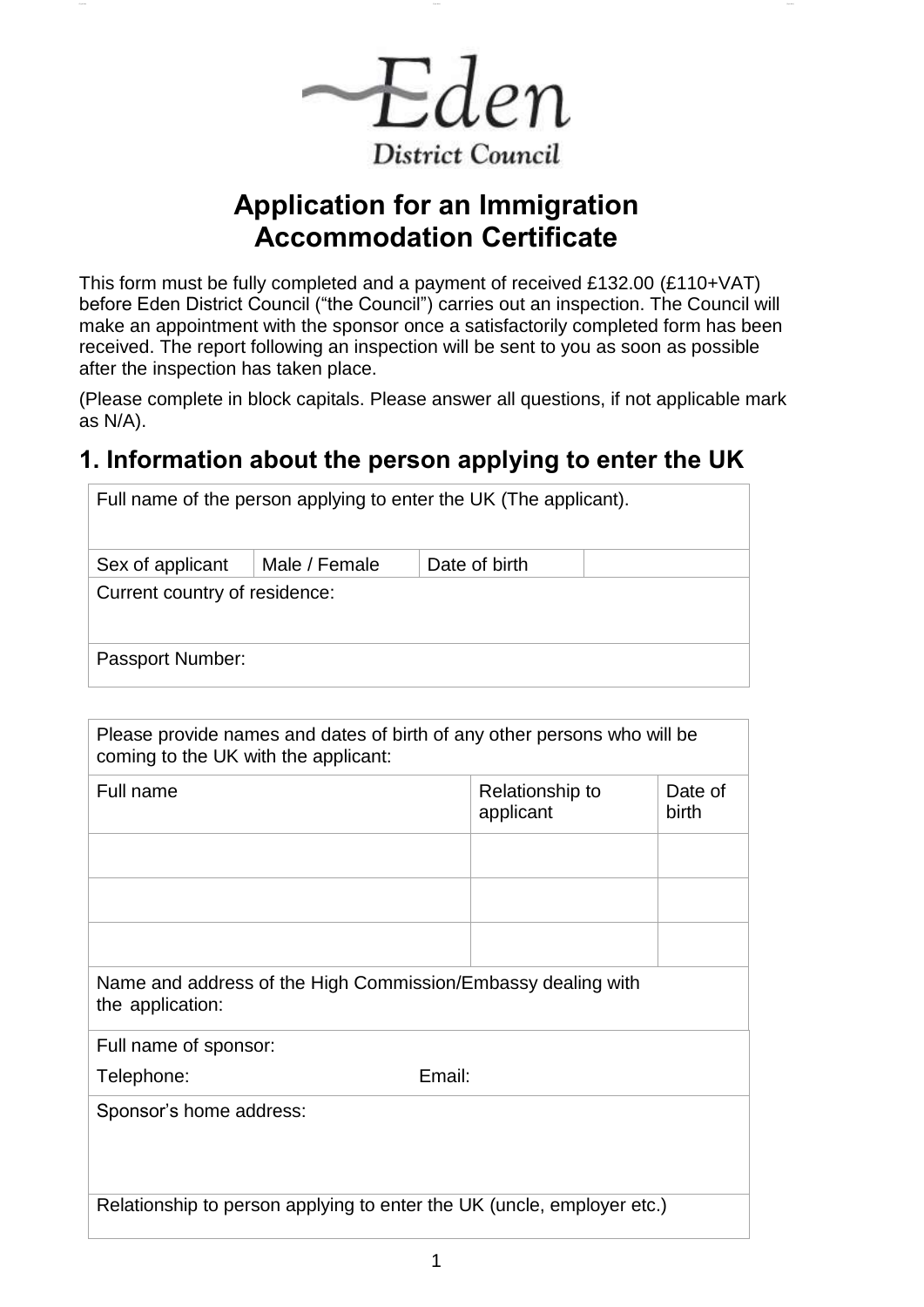# **2. Information about the property to be inspected**

| Address:                                                                                                                                                                                                               |               |             |                               |        |
|------------------------------------------------------------------------------------------------------------------------------------------------------------------------------------------------------------------------|---------------|-------------|-------------------------------|--------|
| Please tick one of the boxes below to indicate whether the above property is:                                                                                                                                          |               |             |                               |        |
| Owned by the applicant.<br>(Optional: please provide proof of ownership- see consent form)                                                                                                                             |               |             |                               |        |
| Owned by the sponsor.                                                                                                                                                                                                  |               |             |                               |        |
| (Optional: please provide proof of ownership- see consent form)                                                                                                                                                        |               |             |                               |        |
| Rented from another party.<br>(Optional: please provide landlords consent, and satisfactory Landlords Gas Safety                                                                                                       |               |             |                               |        |
| Check- if applicable)                                                                                                                                                                                                  |               |             |                               |        |
| If the property is not owned by either the applicant or the sponsor then please<br>provide name and address of the owner and agent (if applicable) below:<br><b>Owner Name:</b><br>Address:<br>Agent Name:<br>Address: |               |             |                               |        |
| Please provide the following details about the property.                                                                                                                                                               |               |             |                               |        |
| How many bedrooms are there?                                                                                                                                                                                           |               |             |                               |        |
| How many living/dining rooms are there?                                                                                                                                                                                |               |             |                               |        |
| How many bathrooms are?                                                                                                                                                                                                |               |             |                               |        |
| How many toilets are there?                                                                                                                                                                                            |               |             |                               |        |
| How many kitchens are there?                                                                                                                                                                                           |               |             |                               |        |
| How many other rooms are there (please specify)                                                                                                                                                                        |               |             |                               |        |
| Please provide the following details about all persons who<br>normally live at the above property                                                                                                                      |               |             |                               | Yes/No |
| Full name                                                                                                                                                                                                              | Date of birth | Male/Female | <b>Related to</b><br>sponsor? |        |
| 1                                                                                                                                                                                                                      |               |             |                               |        |
| 2                                                                                                                                                                                                                      |               |             |                               |        |
| 3                                                                                                                                                                                                                      |               |             |                               |        |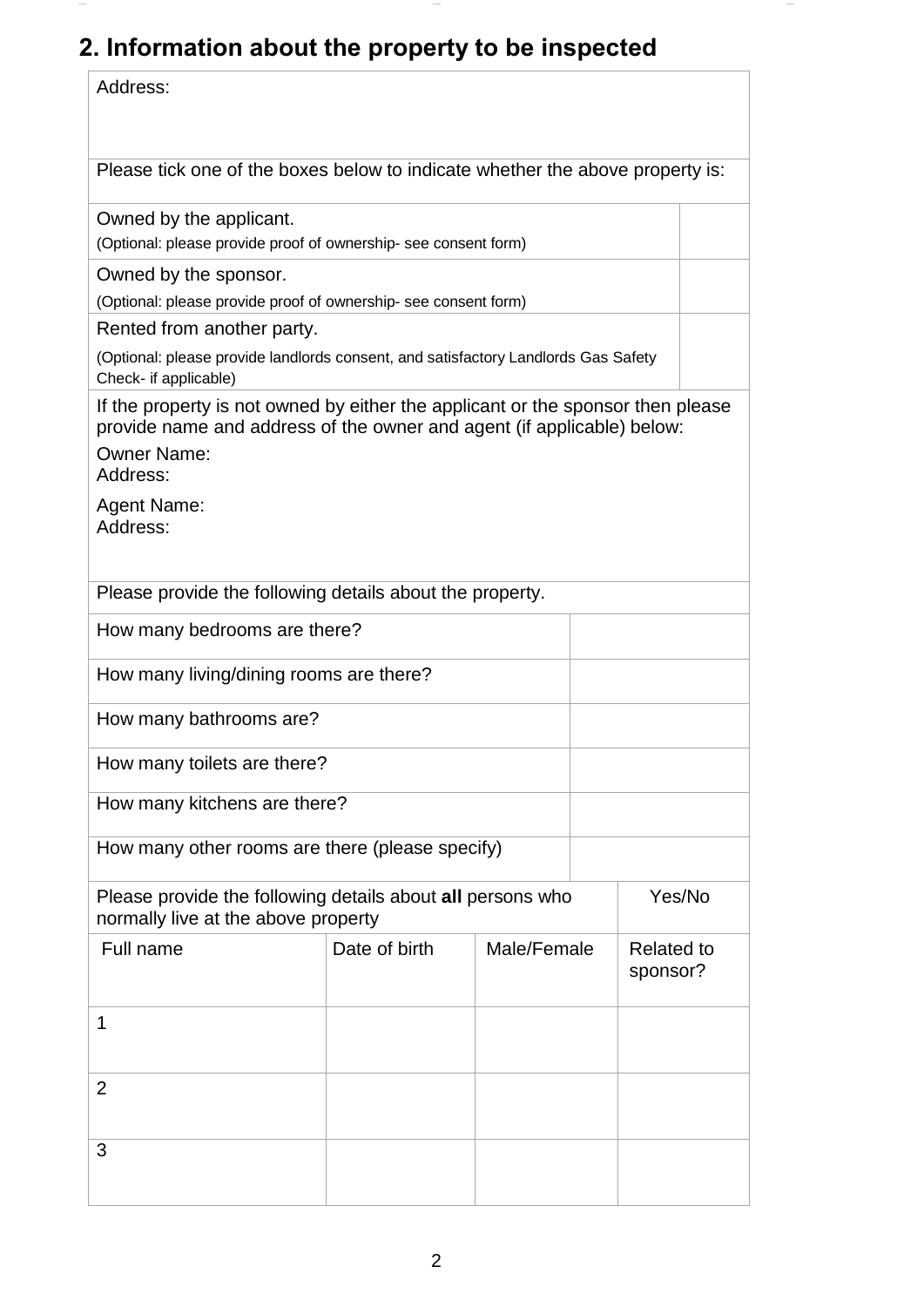### **3. Information to be supplied with this application form**

- 1. Copy of letter from High Commission/Embassy requesting that local authority confirm suitability of the property (if available).
- 2. Copy of current council tax bill/electricity, gas, water or telephone bill showing the sponsor's name and address.

#### **4. Payment**

A payment of £132.00 (£110+VAT) is required before an inspection can be carried out. Payment can be made by either cheque or on the phone.

**Please do not enclose cash**. Please make cheques payable to: Eden District Council Reference: 023078109

### **5. Declaration**

I know that the information contained within this application is to be used by Eden District Council in connection with its functions under Part 1 to 4 and Part 7 of the Housing Act 2004. I declare that the information contained in this application is correct to the best of my knowledge. I understand that I commit an offence for which I could be prosecuted if I supply any information to the Council as Local Housing Authority in connection with any of their functions under any of Parts 1 to 4 and 7 of the Housing Act 2004 that is false or misleading and which I know, or I am reckless, as to whether it is false or misleading.

I consent to the Council sharing the information provided in my/our application with other relevant agencies including the Police, UK Border Control and any relevant British High Commission, for the purposes of providing an Immigration Accommodation Certificate as appropriate. The Eden District Council is the Data Controller for the purposes of the Data Protection Act 1998. The Council will process all the personal information in accordance with the aforementioned Act.

| Signed:     | Date: |
|-------------|-------|
| Print name: |       |

#### **Please return the completed form to:**

Housing Services Eden District Council Mansion House Penrith CA11 7YG

| For office use only                                         |        |
|-------------------------------------------------------------|--------|
| 1. Date application received                                |        |
| 2. Date payment received. £132.00(£110+VAT) code: 023078109 |        |
| 3. Date application deemed to be valid                      |        |
| 4. Date of visit by case officer                            |        |
| A. Is the property overcrowded?                             | Yes/No |
| B. Is the property free from category 1 hazards?            | Yes/No |
| C. Is the property suitable to be occupied by the applicant | Yes/No |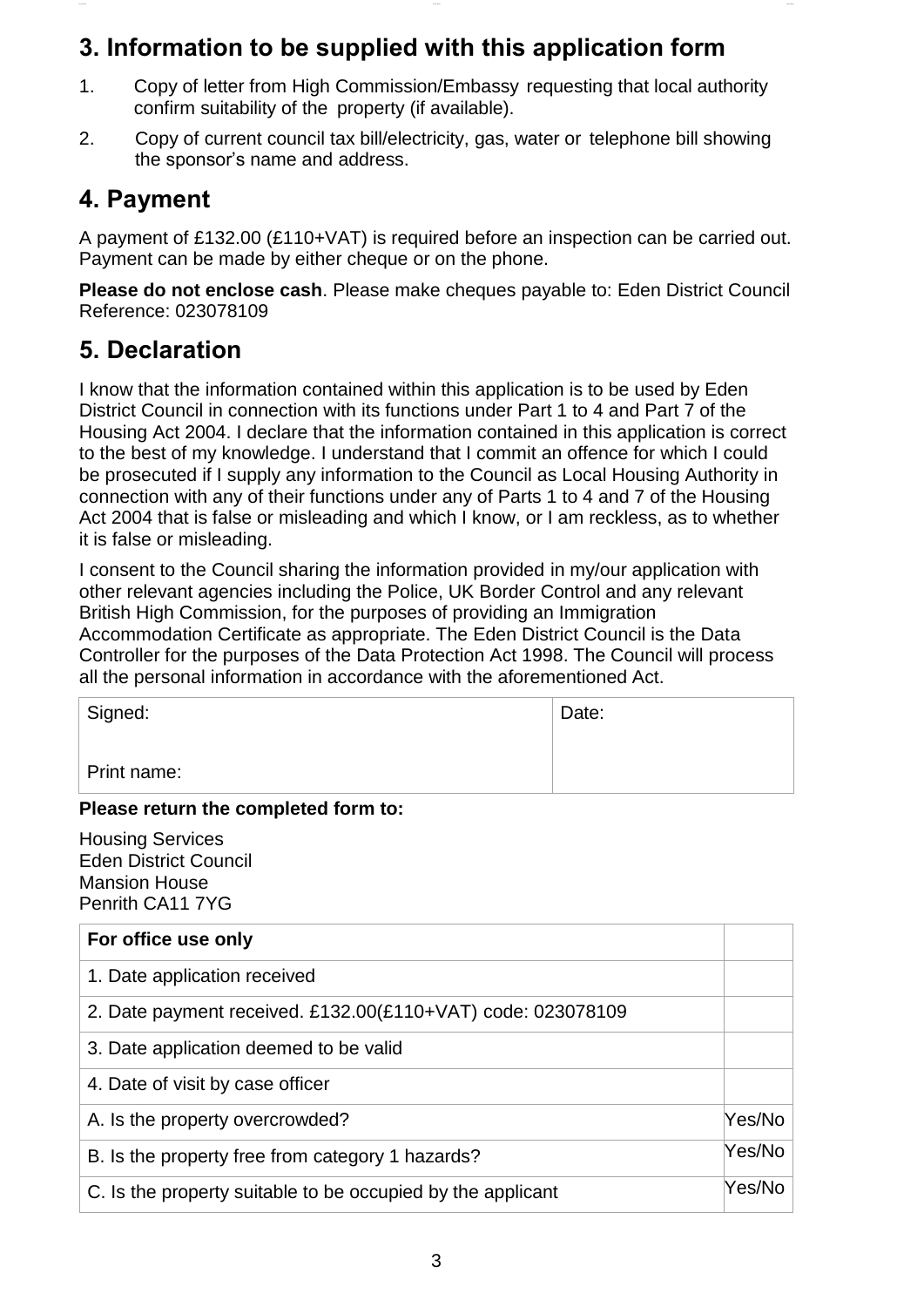#### **Eden District Council** Information in Support of an Immigration Accommodation Certificate Landlord's Consent to Proposed Occupation

|          | I/We, being the landlord(s) of the above dwelling, have been given details of the<br>proposed immigration application which my / our tenant proposes to sponsor. |
|----------|------------------------------------------------------------------------------------------------------------------------------------------------------------------|
|          | I / We hereby consent to such proposed occupation being allowed.                                                                                                 |
|          |                                                                                                                                                                  |
|          |                                                                                                                                                                  |
| Date:    |                                                                                                                                                                  |
|          |                                                                                                                                                                  |
| Address: |                                                                                                                                                                  |
|          |                                                                                                                                                                  |
|          |                                                                                                                                                                  |

Please return to: Housing Services, Eden District Council.